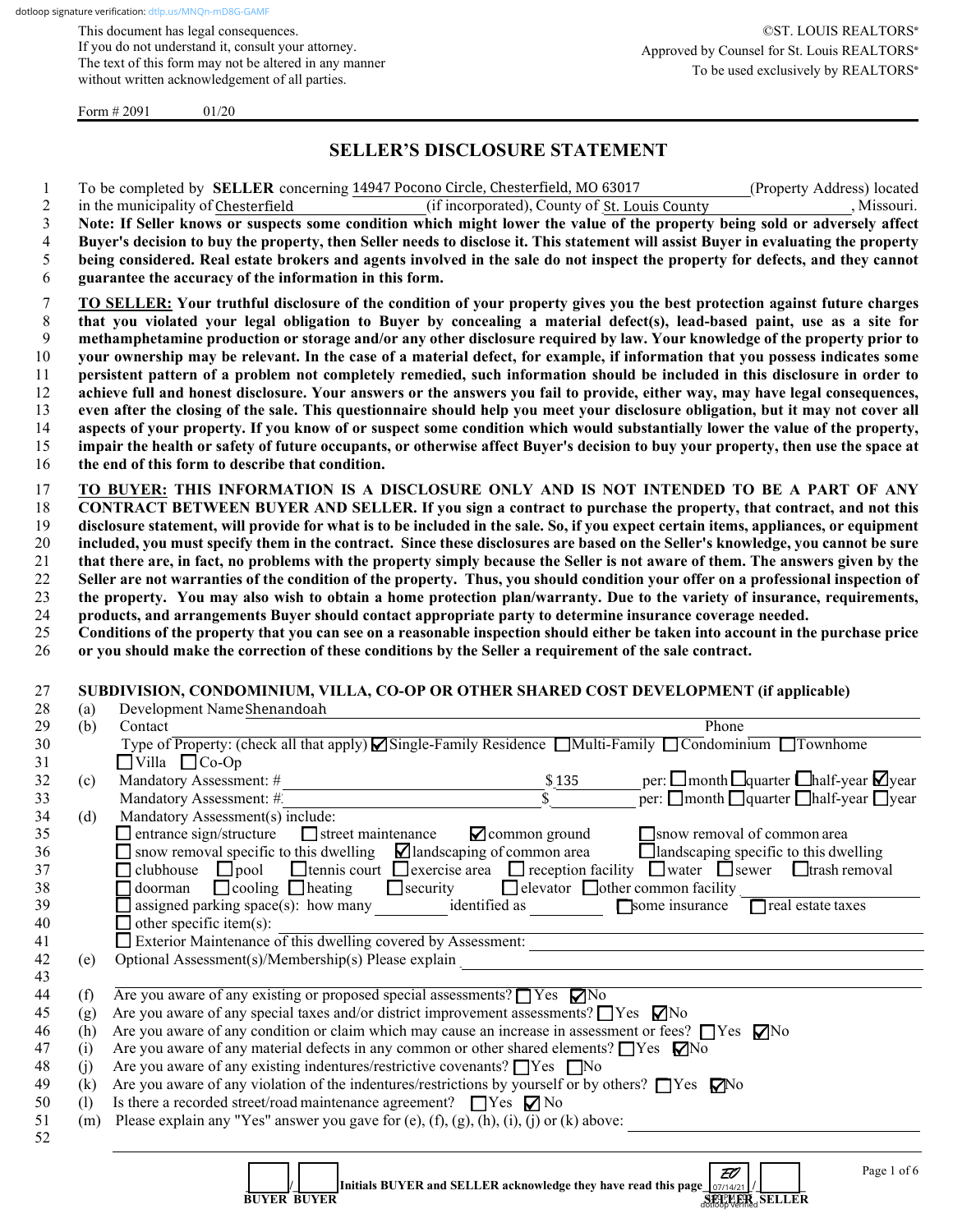dotloop signature verification: [dtlp.us/MNQn-mD8G-GAMF](https://dtlp.us/MNQn-mD8G-GAMF)

| 53         |                | <b>UTILITIES</b>                                       |                                                                                                                                                                                                                                                                                                                                                       |                                                                           |
|------------|----------------|--------------------------------------------------------|-------------------------------------------------------------------------------------------------------------------------------------------------------------------------------------------------------------------------------------------------------------------------------------------------------------------------------------------------------|---------------------------------------------------------------------------|
| 54         | <b>Utility</b> |                                                        | <b>Current Provider</b>                                                                                                                                                                                                                                                                                                                               |                                                                           |
| 55         |                | Gas/Propane:Spire                                      |                                                                                                                                                                                                                                                                                                                                                       | if Propane, is tank $\Box$ Owned $\Box$ Leased                            |
| 56         |                | Electric:Ameren                                        |                                                                                                                                                                                                                                                                                                                                                       |                                                                           |
| 57         |                | Water: Missouri American                               |                                                                                                                                                                                                                                                                                                                                                       |                                                                           |
| 58         |                | Sewer: MSD                                             |                                                                                                                                                                                                                                                                                                                                                       |                                                                           |
| 59         |                | Trash: Republic Services<br>Recycle: Republic Services |                                                                                                                                                                                                                                                                                                                                                       |                                                                           |
| 60<br>61   |                | Internet: Charter                                      |                                                                                                                                                                                                                                                                                                                                                       |                                                                           |
| 62         |                | Phone: N/A                                             |                                                                                                                                                                                                                                                                                                                                                       |                                                                           |
|            |                |                                                        |                                                                                                                                                                                                                                                                                                                                                       |                                                                           |
| 63         |                |                                                        | HEATING, COOLING AND VENTILATING (Seller is not agreeing that all items checked are being offered for sale.)                                                                                                                                                                                                                                          |                                                                           |
| 64<br>65   | (a)<br>(b)     |                                                        | Heating Equipment: Ø Forced Air Hot Water Radiators DSteam Radiators D Radiant D Baseboard<br>Source of heating: □Electric□ Natural Gas □ Propane □ Fuel Oil □ Other                                                                                                                                                                                  |                                                                           |
| 66         | (c)            |                                                        | Type of air conditioning: $\blacksquare$ Central Electric $\blacksquare$ Central Gas $\blacksquare$ Window/Wall (Number of window units )                                                                                                                                                                                                             |                                                                           |
| 67         | (d)            |                                                        | Areas of house not served by central heating/cooling: N/A                                                                                                                                                                                                                                                                                             |                                                                           |
| 68         | (e)            |                                                        | Additional: Humidifier DElectronic Air Filter Dela Filter DAttic Fan DOther:                                                                                                                                                                                                                                                                          |                                                                           |
| 69         | (f)            |                                                        | Are you aware of any problems or repairs needed with any item in this section? I Yes Mo If "Yes", please explain                                                                                                                                                                                                                                      |                                                                           |
| 70         |                |                                                        |                                                                                                                                                                                                                                                                                                                                                       |                                                                           |
| 71         | (g)            | Other details:                                         | <u> 1989 - Johann Stein, mars an deutscher Stein und der Stein und der Stein und der Stein und der Stein und der</u><br>the control of the control of the control of the control of the control of the control of the control of the control of the control of the control of the control of the control of the control of the control of the control |                                                                           |
| 72         |                | <b>FIREPLACE(S)</b>                                    |                                                                                                                                                                                                                                                                                                                                                       |                                                                           |
| 73         | (a)            |                                                        | Type of fireplace: $\Box$ Wood Burning $\Box$ Vented Gas Logs $\Box$ Vent Free Gas Logs $\Box$ Wood Burning Stove $\Box$ Natural Gas $\Box$ Propane                                                                                                                                                                                                   |                                                                           |
| 74         | (b)            | Type of flues/venting:                                 |                                                                                                                                                                                                                                                                                                                                                       |                                                                           |
| 75         |                |                                                        | Functional: (properly vented for wood burning and vented gas logs) Number of fireplace(s) Location(s)                                                                                                                                                                                                                                                 |                                                                           |
| 76         |                |                                                        | $\Box$ Non-Functional: Number of fireplace(s) Location(s)<br>Please explain                                                                                                                                                                                                                                                                           |                                                                           |
| 77         | (c)            |                                                        | Are you aware of any problems or repairs needed with any item in this section? $\Box$ Yes $\Box$ No If "Yes", please explain                                                                                                                                                                                                                          |                                                                           |
| 78         |                |                                                        |                                                                                                                                                                                                                                                                                                                                                       |                                                                           |
| 79         |                |                                                        | PLUMBING SYSTEM, FIXTURES AND EQUIPMENT; POOL/SPA/POND/LAKE/HOT TUB                                                                                                                                                                                                                                                                                   |                                                                           |
| 80         | (a)            |                                                        | Water Heater: Electric Matural Gas Propane Tankless Other:                                                                                                                                                                                                                                                                                            |                                                                           |
| 81         | (b)            |                                                        | Ice maker supply line: $\Box$ Yes $\Box$ No                                                                                                                                                                                                                                                                                                           |                                                                           |
| 82         | (c)            | Jet Tub: $\Box$ Yes $\Box$ No                          |                                                                                                                                                                                                                                                                                                                                                       |                                                                           |
| 83         | (d)            |                                                        | Swimming Pool/Spa/Hot Tub: Ø Yes ■No                                                                                                                                                                                                                                                                                                                  |                                                                           |
| 84         |                |                                                        | (If Yes, attach Form #2180, Pool/Spa/Pond/Lake Addendum to Seller's Disclosure Statement)                                                                                                                                                                                                                                                             |                                                                           |
| 85         | (e)            |                                                        | Lawn Sprinkler System: Nes No If yes, date of last backflow device inspection certificate:                                                                                                                                                                                                                                                            |                                                                           |
| 86         | (f)            |                                                        | Are you aware of any problems or repairs needed in the plumbing system? TYes Mo If "Yes", please explain                                                                                                                                                                                                                                              |                                                                           |
| 87         |                |                                                        |                                                                                                                                                                                                                                                                                                                                                       |                                                                           |
| 88         |                |                                                        | WATER (If well exists, attach Form #2165, Septic/Well Addendum to Seller's Disclosure Statement)                                                                                                                                                                                                                                                      |                                                                           |
| 89         |                |                                                        | (a) What is the source of your drinking water? $\blacksquare$ Public $\blacksquare$ Community $\blacksquare$ Well $\blacksquare$ Other (explain)                                                                                                                                                                                                      |                                                                           |
| 90         | (b)            |                                                        | If Public, identify the utility company: Missouri American Water                                                                                                                                                                                                                                                                                      |                                                                           |
| 91         | (c)            |                                                        | Do you have a softener, filter or other purification system? $\Box$ Yes $\Box$ No $\Box$ Owned $\Box$ Leased/Lease Information                                                                                                                                                                                                                        |                                                                           |
| 92         | (d)            |                                                        | Are you aware of any problems relating to the water system including the quality or source of water or any components such as                                                                                                                                                                                                                         |                                                                           |
| 93         |                |                                                        | the curb stop box? $\Box$ Yes $\Box$ No If "Yes", please explain                                                                                                                                                                                                                                                                                      |                                                                           |
| 94         |                |                                                        | SEWERAGE (If Septic or Aerator exists, attach Form #2165, Septic/Well Addendum to Seller's Disclosure Statement)                                                                                                                                                                                                                                      |                                                                           |
| 95         | (a)            |                                                        | What is the type of sewerage system to which the house is connected? $\Box$ Public $\Box$ Private $\Box$ Septic $\Box$ Aerator $\Box$ Other                                                                                                                                                                                                           |                                                                           |
| 96         |                | If "Other" please explain                              |                                                                                                                                                                                                                                                                                                                                                       |                                                                           |
| 97         | (b)            |                                                        | Is there a sewerage lift system? $\Box$ Yes $\Box$ No If "Yes", is it in good working condition? $\Box$ Yes $\Box$ No                                                                                                                                                                                                                                 |                                                                           |
| 98         | (c)            |                                                        | When was the septic/aerator system last serviced? 2020<br>Are you aware of any leaks, backups, open drain lines or other problems relating to the sewerage system? $\Box$ Yes $\Box$ No                                                                                                                                                               |                                                                           |
| 99<br>100  | (d)            | If "Yes", please explain                               |                                                                                                                                                                                                                                                                                                                                                       |                                                                           |
|            |                |                                                        |                                                                                                                                                                                                                                                                                                                                                       |                                                                           |
| 101        |                |                                                        | APPLIANCES (Seller is not agreeing that all items checked are being offered for sale.)                                                                                                                                                                                                                                                                |                                                                           |
| 102        | (a)            |                                                        | Electrical Appliances and Equipment: $\Box$ Electric Stove/Range/Cook top $\Box$ Oven $\Box$ Built-in Microwave Oven                                                                                                                                                                                                                                  |                                                                           |
| 103        |                | Dishwasher                                             | Garbage Disposal<br>Trash Compactor                                                                                                                                                                                                                                                                                                                   | $\blacksquare$ Wired smoke alarms $\blacksquare$ Electric dryer (hook up) |
| 104        |                |                                                        | $\blacksquare$ Ceiling Fan(s) $\blacksquare$ Intercom System $\blacksquare$ Central Vacuum System $\blacksquare$ Other<br>Gas Appliances & Equipment: Natural Gas Propane                                                                                                                                                                             |                                                                           |
| 105<br>106 | (b)            |                                                        | ○ Oven ○ Gas Stove/Range/Cook top □ Exterior Lights □ Barbecue ■ Water heater □ Tankless Water Heater                                                                                                                                                                                                                                                 |                                                                           |
| 107        |                |                                                        | $\Box$ Gas dryer (hook up) $\Box$ Other                                                                                                                                                                                                                                                                                                               |                                                                           |
|            |                |                                                        |                                                                                                                                                                                                                                                                                                                                                       |                                                                           |
| 108        | (c)            |                                                        | <b>△ Cable Wiring △ Phone Wiring ■ Network/Data Wiring</b><br>Other Equipment: □TV Antenna                                                                                                                                                                                                                                                            |                                                                           |
| 109        |                |                                                        | $\blacktriangleright$ Electric Garage Door Opener(s)<br>Number of controls 1 - also phone app enabled                                                                                                                                                                                                                                                 |                                                                           |
| 110        |                |                                                        | Security Alarm System ⊠ Owned I Leased /Lease information: wireless cameras on exterior                                                                                                                                                                                                                                                               |                                                                           |
|            |                |                                                        |                                                                                                                                                                                                                                                                                                                                                       | Page 2 of 6<br>EO                                                         |
|            |                |                                                        | Initials BUYER and SELLER acknowledge they have read this page 07/14/21<br><b>BUYER BUYER</b>                                                                                                                                                                                                                                                         | <b>SELLER</b> SELLER                                                      |
|            |                |                                                        |                                                                                                                                                                                                                                                                                                                                                       |                                                                           |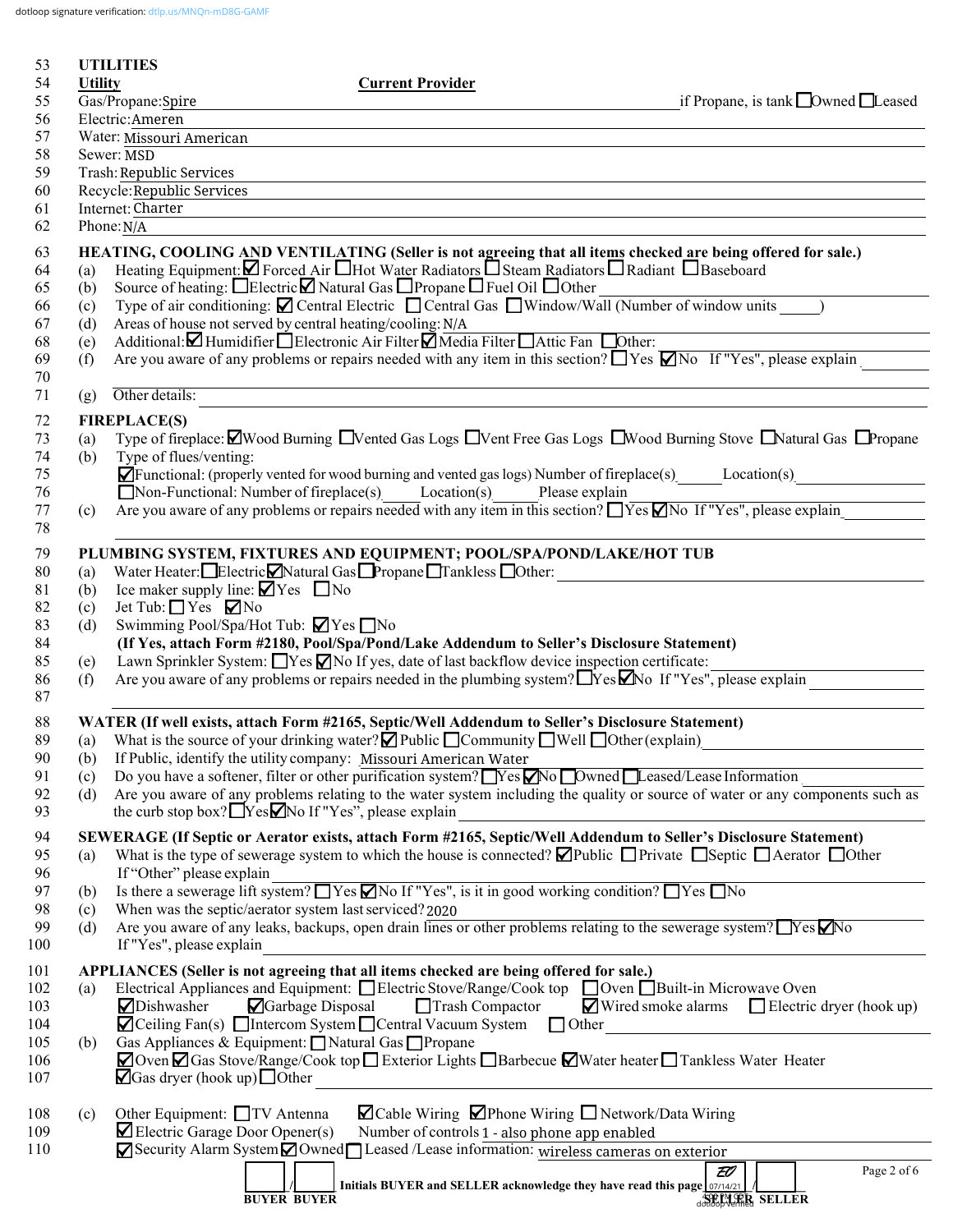|     | Satellite Dish □ Owned□ Leased/LeaseInformation:                                                                                                                   |
|-----|--------------------------------------------------------------------------------------------------------------------------------------------------------------------|
|     | $\Box$ Other:<br>Electronic Pet Fence System Number of Collars:                                                                                                    |
| (d) | Are you aware of any items in this section in need of repair or replacement? $\Box$ Yes $\Box$ No If "Yes", please explain                                         |
|     | <b>ELECTRICAL</b>                                                                                                                                                  |
|     | Type of service panel: Thuses Multicuit Breakers Cother: The Unknown<br>(a) Type of wiring: Multicopper Caluminum CKnob and Tube CUnknown                          |
|     |                                                                                                                                                                    |
| (b) | Are you aware of any problems or repairs needed in the electrical system? $\Box$ Yes $\Box$ No If "Yes", please explain                                            |
|     | ROOF, GUTTERS AND DOWNSPOUTS                                                                                                                                       |
| (a) | What is the approximate age of the roof? $5$ Years. Documented? $\blacksquare$ Yes $\blacksquare$ No                                                               |
| (b) | Has the roof ever leaked during your ownership? Yes Mo If "Yes" please explain _______________________________                                                     |
| (c) | Has the roof been repaired, recovered or any portion of it replaced or recovered during your ownership? $\blacktriangledown$ Yes $\blacktriangledown$ No If "Yes", |
|     | please explain replaced 2016 - hail damage, new gutters, downspouts, architectural shingles                                                                        |
| (d) | Are you aware of any problems with the roof, gutters or downspouts? Nes No If "Yes", please explain                                                                |
|     | <b>CONSTRUCTION</b>                                                                                                                                                |
| (a) | Are you aware of any problems with the footing, foundation walls, sub-floor, interior and exterior walls, roof construction,                                       |
|     | decks/porches or other load bearing components? Nes Mo If "Yes" please describe in detail                                                                          |
|     | (b) Are you aware of any repairs to any of the building elements listed in (a) above? $\Box$ Yes $\Box$ No If "Yes", please describe the                           |
|     | location, extent, date and name of the person/company who did the repair or control effort                                                                         |
| (c) | Are you aware that any of the work in (b) above was completed without required permits? $\Box$ Yes $\nabla$ No                                                     |
| (d) | List all significant additions, modifications, renovations, & alterations to the property during your ownership:                                                   |
| (e) | Were required permits obtained for the work in (d) above? $\Box$ Yes $\Box$ No                                                                                     |
|     | <b>BASEMENT AND CRAWL SPACE (Complete only if applicable)</b>                                                                                                      |
| (a) | $\Box$ Sump pit $\Box$ Sump pit and pump                                                                                                                           |
| (b) | Type of foundation: <b>○</b> Concrete Stone Cinder Block Wood                                                                                                      |
| (c) | Are you aware of any dampness, water accumulation or leakage, in the basement or crawl space? No If "Yes", please                                                  |
|     | describe in detail<br><u> 1989 - Johann Stoff, deutscher Stoff, der Stoff, der Stoff, der Stoff, der Stoff, der Stoff, der Stoff, der S</u>                        |
|     |                                                                                                                                                                    |
| (d) | Are you aware of any repairs or other attempts to control any water or dampness problem in the basement or crawl space?                                            |
|     | ⊠Yes □ No If "Yes", please describe the location, extent, date and name of the person/company who did the repair or control                                        |
|     | effort Sewer backup 2019                                                                                                                                           |
|     | PESTS OR TERMITES/WOOD DESTROYING INSECTS                                                                                                                          |
| (a) | Are you aware of any pests or termites/wood destroying insects impacting the property and improvements? $\Box$ Yes $\Box$ No                                       |
| (b) | Are you aware of any uncorrected damage to the property caused by pests or termites/wood destroying insects? $\Box$ Yes $\Box$ No                                  |
| (c) | Is your property currently under a warranty contract by a licensed pest/termite control company? $\Box$ Yes $\Box$ No                                              |
| (d) | Are you aware of any pest/termite control reports for the property? $\Box$ Yes $\Box$ No                                                                           |
| (e) | Are you aware of any pest/termite control treatments to the property? $\blacksquare$ Yes $\blacksquare$ No                                                         |
| (f) | Please explain any "Yes" answers you gave in this section Joshuas Pest termite barrier 6/20                                                                        |
|     | <b>SOIL AND DRAINAGE</b>                                                                                                                                           |
| (a) | Are you aware of any fill, expansive soil or sinkholes on the property or that may affect the property? $\Box$ Yes $\Box$ No                                       |
| (b) | Are you aware of any soil, earth movement, flood, drainage or grading problems on the property or that may affect the                                              |
|     | property? $\Box$ Yes $\nabla$ No                                                                                                                                   |
| (c) | Are you aware of any past, present or proposed mining, strip-mining, or any other excavations on the property or that may affect                                   |
|     | the property? $\Box$ Yes $\Box$ No                                                                                                                                 |
| (d) | Are you aware of any Post-construction Stormwater Best Management Practices (BMPs) on the property? (BMPs are private                                              |
|     | stormwater management facilities which include a recorded formal Maintenance Agreement with the Metropolitan Sewer District,                                       |
| (e) | e.g. retention ponds, rain gardens, sand filters, permeable pavement) $\Box$ Yes $\nabla$ No<br>Please explain any "Yes" answers you gave in this section          |
|     |                                                                                                                                                                    |
|     | Page 3 of 6<br>EO                                                                                                                                                  |
|     | Initials BUYER and SELLER acknowledge they have read this page 07/14/21<br><b>SECRATER</b> SELLER<br><b>BUYER BUYER</b>                                            |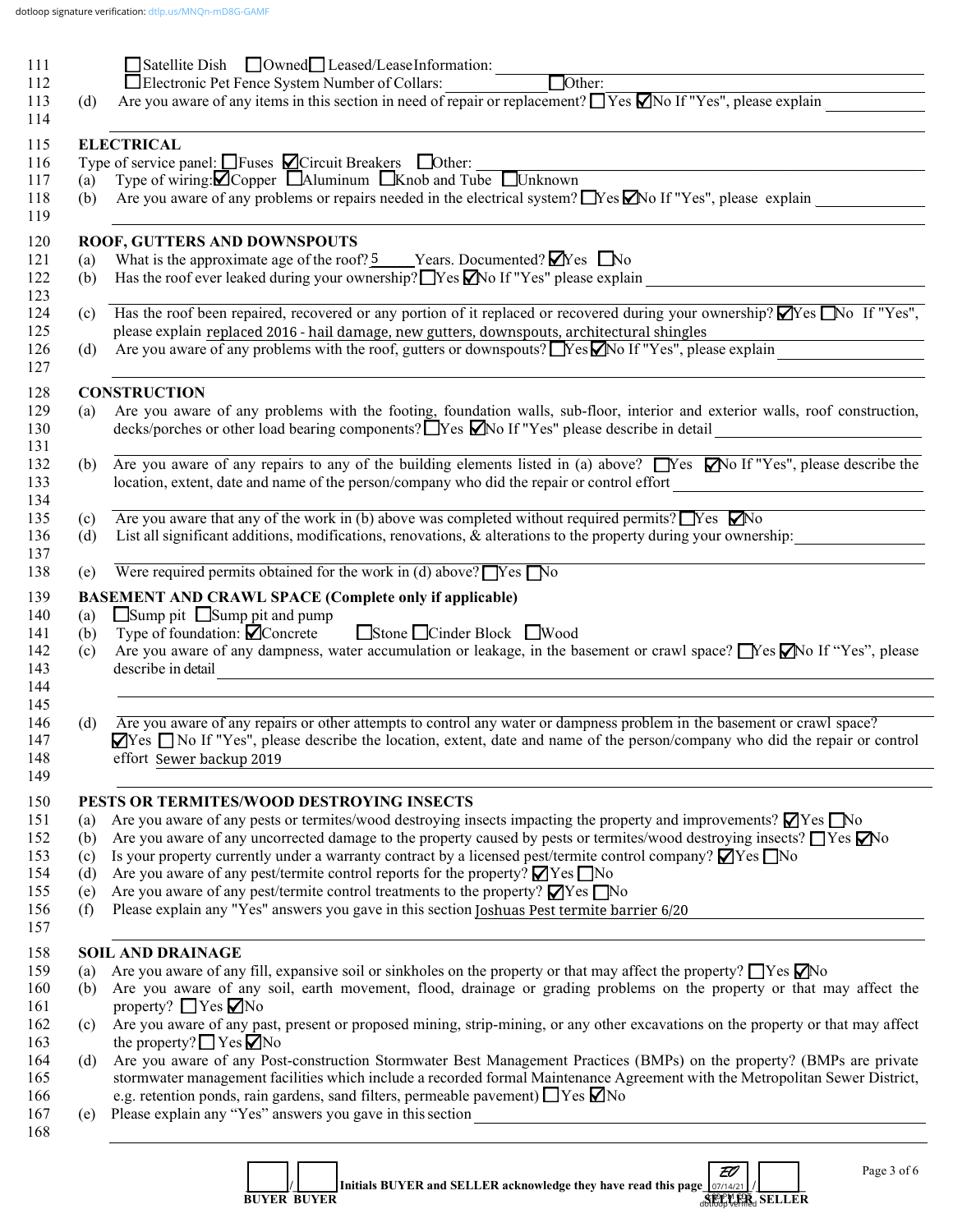# 169 **HAZARDOUS SUBSTANCES/OTHER ENVIRONMENTAL CONCERNS**

|     | (a) Lead: (Note: Production of lead-based paint was banned in 1978. See Disclosure of Information and Acknowledgement Lead Based<br>Paint and/or Lead-Based Paint Hazards, form #2049.) |
|-----|-----------------------------------------------------------------------------------------------------------------------------------------------------------------------------------------|
|     | (1) Are you aware of the presence of any lead hazards (such as paint, water supply lines, etc.) on the property? $\Box$ Yes $\Box$ No                                                   |
|     | (2) Are you aware if it has ever been covered or removed? $\Box$ Yes $\Box$ No                                                                                                          |
|     | (3) Are you aware if the property has been tested for lead? $\Box$ Yes $\Box$ No If "Yes", please give date performed, type of test and test                                            |
|     | results                                                                                                                                                                                 |
|     | (4) Please explain any "Yes" answers you gave in this section<br><u> 1989 - Johann John Stein, markin fizik eta idazlearia (h. 1989).</u>                                               |
|     | (b) Asbestos Materials                                                                                                                                                                  |
|     | (1) Are you aware of the presence of asbestos materials on the property, such as roof shingles, siding, insulation, ceiling, flooring,                                                  |
|     | pipe wrap, etc.? $\Box$ Yes $\nabla$ No                                                                                                                                                 |
|     | (2) Are you aware of any asbestos material that has been encapsulated or removed? $\Box$ Yes $\Box$ No                                                                                  |
|     | (3) Are you aware if the property has been tested for the presence of asbestos? $\Box$ Yes $\Box$ No If "Yes", please give date performed,<br>type of test and test results             |
|     | (4) Please explain any "Yes" answers you gave in this section<br><u> 1989 - Johann John Stein, markin fyrstu og fyrstu og fyrir og fyrir og fyrir og fyrir og fyrir og fyrir og f</u>   |
|     |                                                                                                                                                                                         |
|     | (c) Mold                                                                                                                                                                                |
|     | (1) Are you aware of the presence of any mold on the property? $\Box$ Yes $\Box$ No                                                                                                     |
|     | (2) Are you aware of anything with mold on the property that has ever been covered or removed? $\Box$ Yes $\Box$ No                                                                     |
|     | (3) Are you aware if the property has ever been tested for the presence of mold? Tyes Mo If "Yes", please give date performed,<br>type of test and test results                         |
|     | (4) Please explain any "Yes" answers you gave in this section after sewer backup basement mold remediation 9/19                                                                         |
|     |                                                                                                                                                                                         |
|     | (d) Radon                                                                                                                                                                               |
|     | (1) Are you aware if the property has been tested for radon gas? $\Box$ Yes $\Box$ No If "Yes", please give date performed, type of test<br>and test results                            |
|     | (2) Are you aware if the property has ever been mitigated for radon gas? No If "Yes", please provide the date and name                                                                  |
|     | of the person/company who did the mitigation radon system installed by previous owner                                                                                                   |
|     | (e) Methamphetamine                                                                                                                                                                     |
|     | Are you aware if the property is or was used as a lab, production or storage site for methamphetamine or was the residence of                                                           |
|     | a person convicted of a crime related to methamphetamine or a derivative controlled substance related thereto?                                                                          |
|     | □ Yes <b>Ø</b> No If "Yes", Section 442.606 RSMo requires you to disclose such facts in writing, please explain                                                                         |
|     | (f) Waste Disposal Site or Demolition Landfill (permitted or unpermitted)                                                                                                               |
|     | Are you aware of any permitted or unpermitted solid waste disposal site or demolition landfill on the property? $\Box$ Yes $\Box$ No                                                    |
|     | If "Yes", Section 260.213 RSMo requires you to disclose the location of any such site on the property. Please provide such                                                              |
|     | information.                                                                                                                                                                            |
|     |                                                                                                                                                                                         |
|     | Note: If Seller checks "Yes", Buyer may be assuming liability to the State for any remedial action at the property.                                                                     |
|     | (g) Radioactive or Hazardous Materials                                                                                                                                                  |
|     | Have you ever received a report stating affirmatively that the property is or was previously contaminated with radioactive                                                              |
|     | material or other hazardous material? Ness <sup>N</sup> No If "Yes", Section 442.055 RSMo requires you to disclose such knowledge                                                       |
|     | in writing. Please provide such information, including a copy of such report, if available.                                                                                             |
|     |                                                                                                                                                                                         |
|     | (h) Other Environmental Concerns<br>Are you aware of any other environmental concerns that may affect the property such as polychlorinated biphenyls (PCB's),                           |
|     | electro-magnetic fields (EMF's), underground fuel tanks, unused septic or storage tanks, etc.? ■ Yes No If "Yes", please                                                                |
|     | explain                                                                                                                                                                                 |
|     |                                                                                                                                                                                         |
|     | <b>SURVEY AND ZONING</b>                                                                                                                                                                |
|     | (a) Are you aware of any shared or common features with adjoining properties? $\Box$ Yes $\Box$ No                                                                                      |
| (b) | Are you aware of any rights of way, unrecorded easements, or encroachments, which affect the property? $\Box$ Yes $\Box$ No                                                             |
| (c) | Is any portion of the property located within the 100-year flood hazard area (flood plain)? $\Box$ Yes $\Box$ No                                                                        |
|     | (d) Do you have a survey of the property? $\Box$ Yes $\Box$ No (If "Yes", please attach) Does it include all existing improvements on the                                               |
|     | property? $\Box$ Yes $\Box$ No                                                                                                                                                          |
|     | (e) Are you aware of any violations of local, state, or federal laws/regulations, including zoning, relating to the property? $\Box$ Yes $\Box$ No                                      |
|     | (f) Please explain any "Yes" answers you gave in this section<br><u> 1980 - Antonio Alemania, prima postala de la contrada de la contrada de la contrada de la contrada de la con</u>   |
|     |                                                                                                                                                                                         |
|     | Page 4 of 6<br>EO                                                                                                                                                                       |

|                    | [17/14/21] Initials BUYER and SELLER acknowledge they have read this page |                         |  |
|--------------------|---------------------------------------------------------------------------|-------------------------|--|
| <b>BUYER BUYER</b> |                                                                           | dottoop vertiled SELLER |  |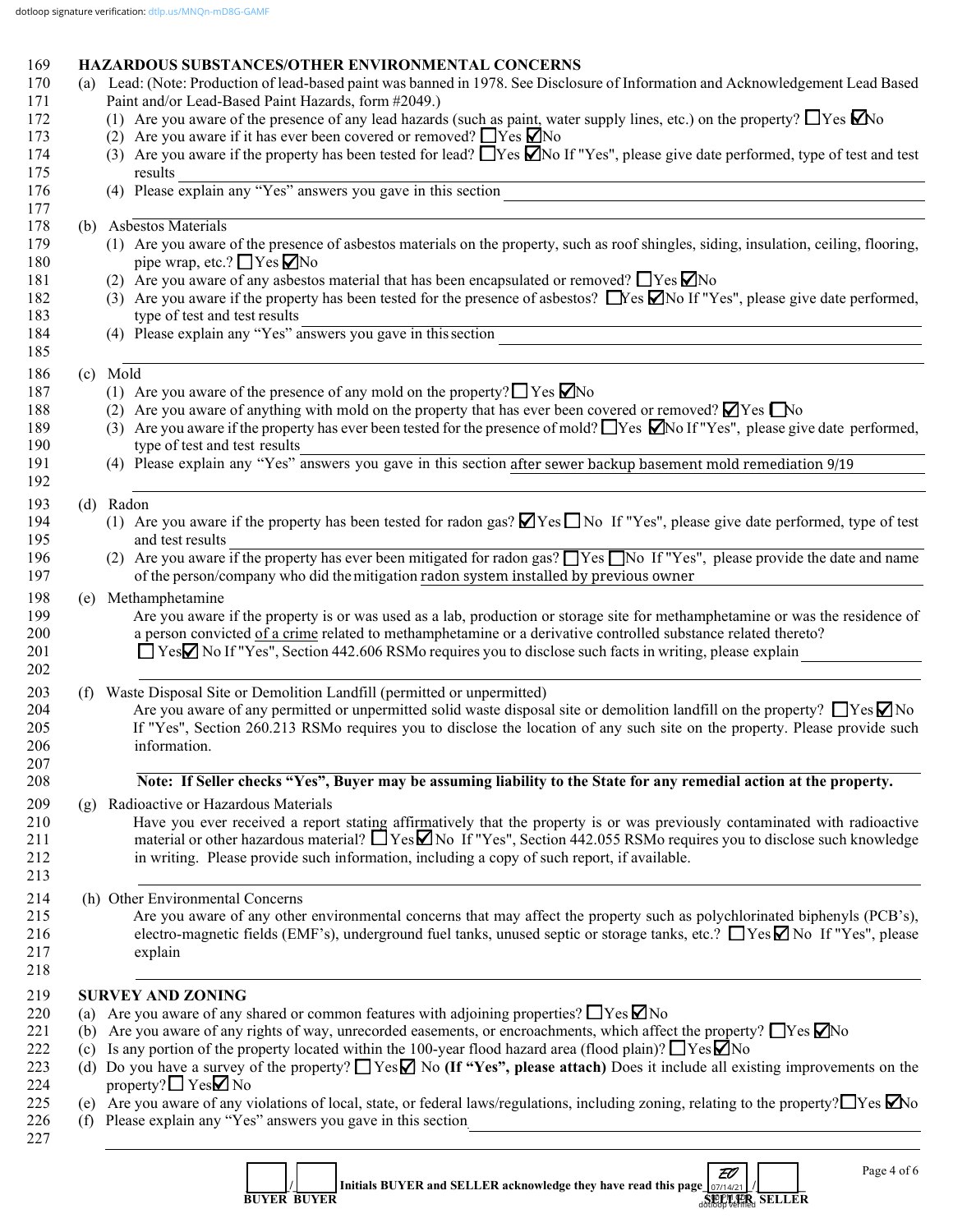#### 228 **INSURANCE**

229 Are you aware of any claims that have been filed for damages to the property?  $\Box$  Yes  $\Box$  No If "Yes", please provide the following 230 information: date of claim, description of claim, repairs and/or replacements completed roof replacement / hail damage 2016  $231$ 

| 232        |     |                                                                                                                                             |
|------------|-----|---------------------------------------------------------------------------------------------------------------------------------------------|
| 233<br>234 |     | <b>MISCELLANEOUS</b>                                                                                                                        |
|            |     |                                                                                                                                             |
| 235        | (a) | The approximate age of the residence is 43 years. The Seller has occupied the property from 04/16/2008<br>to 07/14/2021                     |
| 236<br>237 | (b) | Has the property been continuously occupied during the last twelve months? $\Box$ Yes $\Box$ No If "No", please explain                     |
| 238        | (c) | Is the property located in an area that requires any compliance inspection(s) including municipality, conservation, fire district or        |
| 239        |     | any other required governmental authority? ■ Yes M No If "Yes", please explain                                                              |
| 240        |     |                                                                                                                                             |
| 241        | (d) | Is the property located in an area that requires any specific disclosure(s) from the city or county? $\Box$ Yes $\Box$ No If "Yes", please  |
| 242        |     | explain                                                                                                                                     |
| 243        | (e) | Is the property designated as a historical home or located in a historic district? $\Box$ Yes $\Box$ No If "Yes", please explain            |
| 244        |     |                                                                                                                                             |
| 245        | (f) | Is property tax abated? $\Box$ Yes $\Box$ No Expiration date<br>Attach documentation from taxing authority.                                 |
| 246        | (g) | Are you aware of any pets having been kept in or on the property? $\Box$ Yes $\Box$ No If "Yes" please explain2 dogs 1 chinchilla           |
| 247        |     |                                                                                                                                             |
| 248        | (h) | Is the Buyer being offered a protection plan/home warranty at closing at Seller's expense? TYes No (If "Yes", please attach)                |
| 249        | (i) | Are you aware of any inoperable windows or doors, broken thermal seals, or cracked/broken glass? $\Box$ Yes $\Box$ No                       |
| 250        | (1) | Are you aware if carpet has been laid over a damaged wood floor? $\Box$ Yes $\nabla$ No                                                     |
| 251        | (k) | Are you aware of any existing or threatened legal action affecting the property? $\Box$ Yes $\Box$ No                                       |
| 252        | (1) | Are you aware of any consent required of anyone other than the signer(s) of this form to convey title to the property? $\Box$ Yes $\Box$ No |
| 253        | (m) | Please explain any "Yes" answers you gave for $(i)$ , $(j)$ , $(k)$ , or $(l)$ above                                                        |
| 254        |     |                                                                                                                                             |

#### 255 **Additional Comments:**

### $256$  $257$ 258 \_\_\_\_\_\_\_\_\_\_\_\_\_\_\_\_\_\_\_\_\_\_\_\_\_\_\_\_\_\_\_\_\_\_\_\_\_\_\_\_\_\_\_\_\_\_\_\_\_\_\_\_\_\_\_\_\_\_\_\_\_\_\_\_\_\_\_\_\_\_\_\_\_\_\_\_\_\_\_\_\_\_\_\_\_\_\_\_\_\_\_\_\_\_\_\_\_\_\_\_\_\_\_\_\_\_\_\_ 259 \_\_\_\_\_\_\_\_\_\_\_\_\_\_\_\_\_\_\_\_\_\_\_\_\_\_\_\_\_\_\_\_\_\_\_\_\_\_\_\_\_\_\_\_\_\_\_\_\_\_\_\_\_\_\_\_\_\_\_\_\_\_\_\_\_\_\_\_\_\_\_\_\_\_\_\_\_\_\_\_\_\_\_\_\_\_\_\_\_\_\_\_\_\_\_\_\_\_\_\_\_\_\_\_\_\_\_\_ 260 \_\_\_\_\_\_\_\_\_\_\_\_\_\_\_\_\_\_\_\_\_\_\_\_\_\_\_\_\_\_\_\_\_\_\_\_\_\_\_\_\_\_\_\_\_\_\_\_\_\_\_\_\_\_\_\_\_\_\_\_\_\_\_\_\_\_\_\_\_\_\_\_\_\_\_\_\_\_\_\_\_\_\_\_\_\_\_\_\_\_\_\_\_\_\_\_\_\_\_\_\_\_\_\_\_\_\_\_

 $261$  Seller attaches the following document(s):